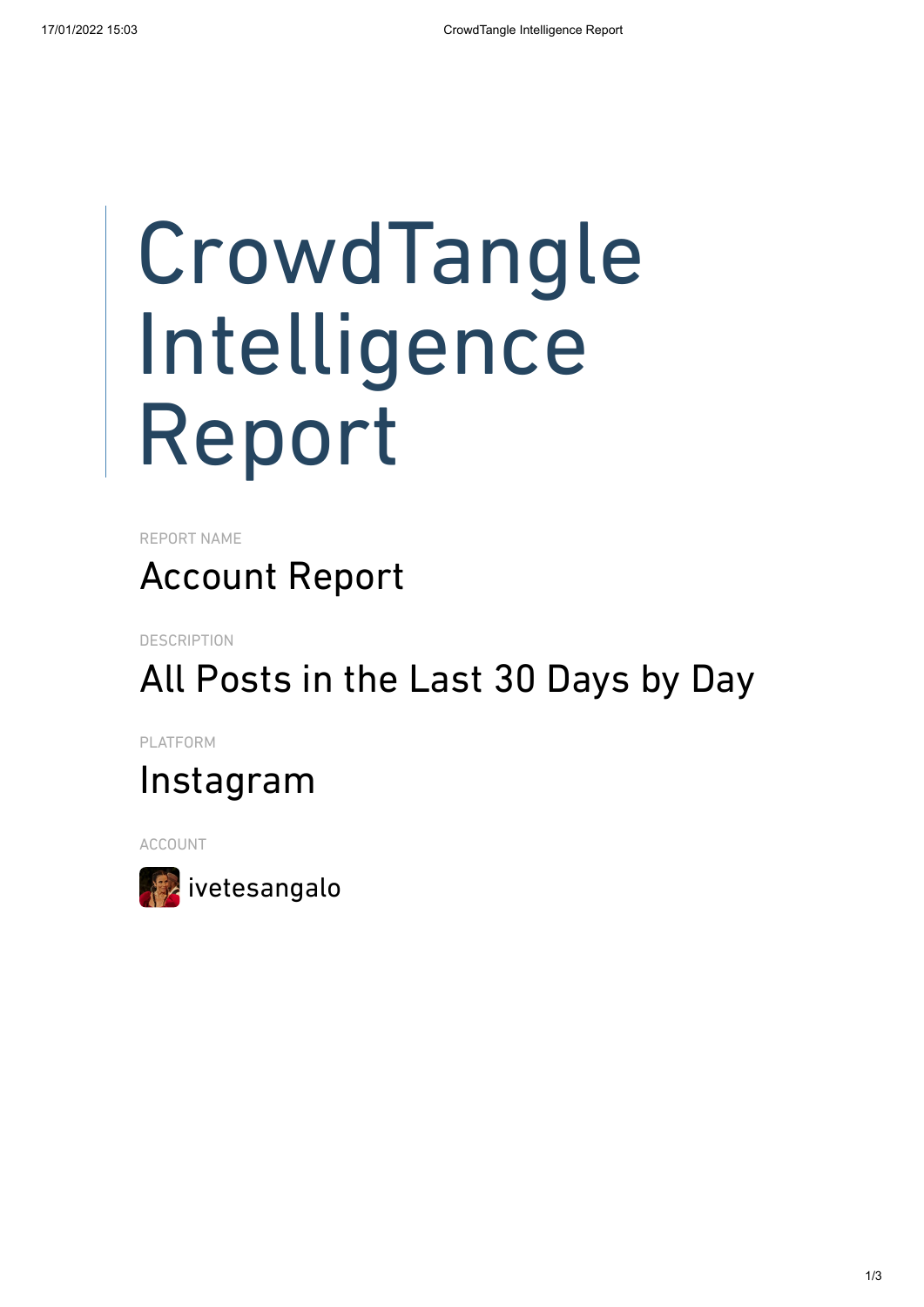

ct FOLLOWERS



FOLLOWER GROWTH > 12/18/21 - 01/17/22

|              | FOLLOWERS | GROWTH   | % GROWTH  |  |
|--------------|-----------|----------|-----------|--|
|              | 33.81M    | $+82.2K$ | $+0.24%$  |  |
| Timeframe    | Total     | Growth   | % Growth  |  |
| Dec 18, 2021 | 33.73M    | $+5.5K$  | $+0.02%$  |  |
| Dec 19, 2021 | 33.73M    | $+5.3K$  | $+0.02%$  |  |
| Dec 20, 2021 | 33.74M    | $+4.7K$  | $+0.01%$  |  |
| Dec 21, 2021 | 33.74M    | $+4.9K$  | $+0.01%$  |  |
| Dec 22, 2021 | 33.74M    | $+1.9K$  | $+0.006%$ |  |
| Dec 23, 2021 | 33.75M    | $+2.2K$  | $+0.006%$ |  |
| Dec 24, 2021 | 33.75M    | $+3.6K$  | $+0.01%$  |  |
| Dec 25, 2021 | 33.75M    | $+4.3K$  | $+0.01%$  |  |
| Dec 26, 2021 | 33.76M    | $+9.9K$  | $+0.03%$  |  |
| Dec 27, 2021 | 33.77M    | $+7.0K$  | $+0.02%$  |  |
| Dec 28, 2021 | 33.78M    | $+5.1K$  | $+0.02%$  |  |
| Dec 29, 2021 | 33.79M    | $+9.6K$  | $+0.03%$  |  |
| Dec 30, 2021 | 33.79M    | $+2.5K$  | $+0.007%$ |  |